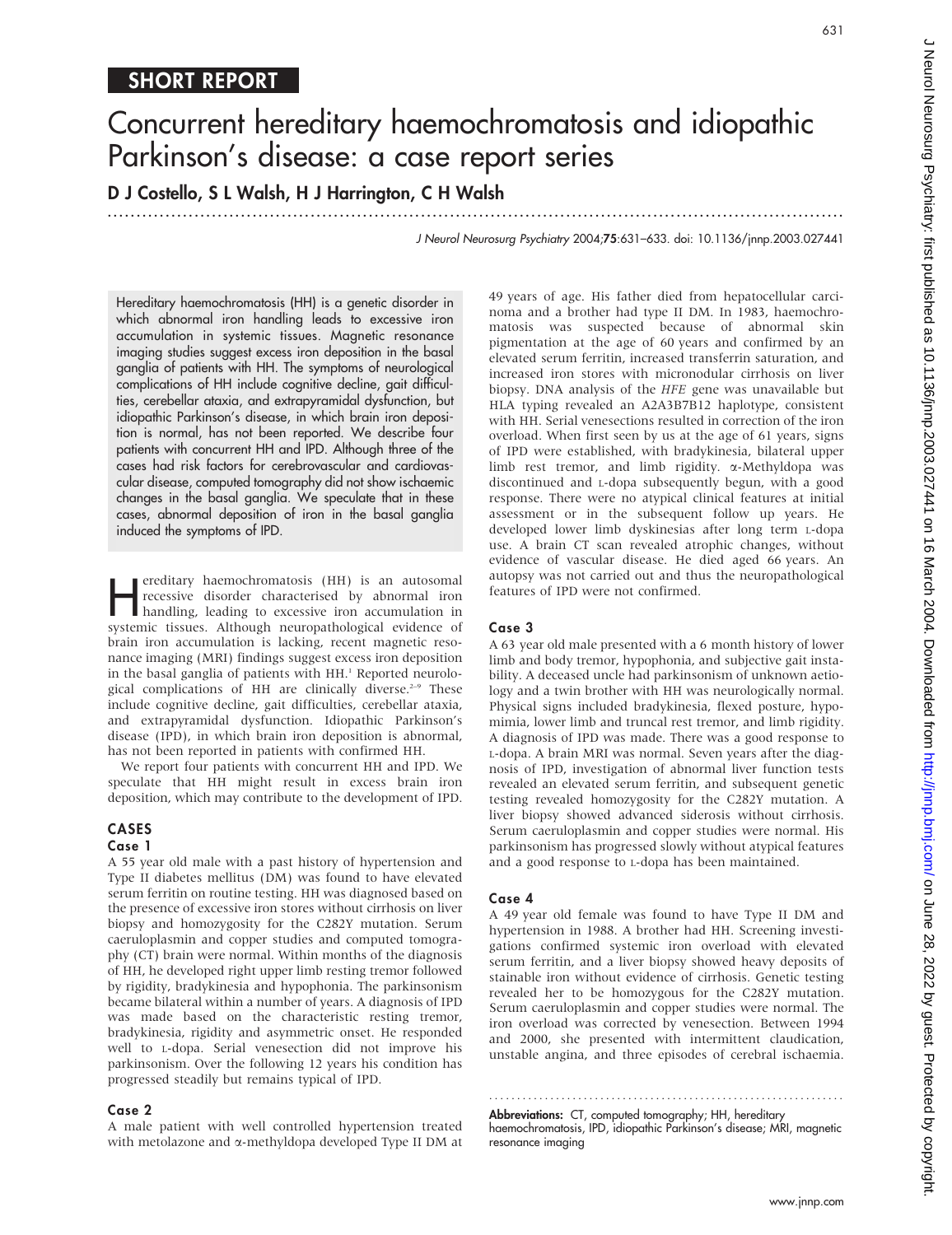Sequential CT scans revealed evidence of a right middle cerebral and right posterior cerebral artery infarcts. In August 2001, she developed a "pill-rolling" right upper limb tremor. Examination revealed a right upper limb rest tremor, asymmetrical upper limb rigidity, hypomimia, bradykinesia, and flexed posture. A further brain CT, particularly of the basal ganglia, revealed no new infarct. Despite the cerebrovascular disease evident on imaging, she does not have the characteristic features of "vascular" parkinsonism, namely "lower body" parkinsonism, prominent or early gait disturbance, lack of tremor, lack of response to L-dopa, advanced age at onset, prominent early postural disturbance, dementia, corticospinal tract signs, pseudobulbar palsy, or any other clinical correlates of "vascular" parkinsonism. There was a good response to L-dopa. A diagnosis of IPD was made based on asymmetric onset, rest tremor, bradykinesia, and rigidity without development of atypical features over time.

#### **DISCUSSION**

To our knowledge, this is the first report of concurrent HH and IPD.

These cases were recruited from a population of approximately 180 HH patients attending an endocrine clinic. We found a greater than expected number of IPD patients in this HH population. As the prevalence of IPD in the general population is approximately 1:1000 under the age of 65 years, $10<sup>10</sup>$ and the majority of our HH patients (68%) were under this age, we would expect no more than one case of IPD in this population of HH patients. Despite this, these cases may represent the chance occurrence of two common diseases.

In our cases, while there was no fixed chronological relationship between the diagnoses, it seems likely that the diagnosis of HH lay undetected for several years. Cases 2 and 4 developed IPD 12 and 13 years respectively after diagnosis of HH. In cases 1 and 3, it is likely that systemic iron overload was present for some years before either diagnosis, given the hepatic siderosis confirmed by biopsy. Both diseases have a considerable incubation time during which pathological progression is clinically silent. The average age at diagnosis of HH was 58.5 years (range 49–70), while the average age at diagnosis of IPD was 60.25 years (range 55–63). Only in case 3 did the neurological manifestations precede the diagnosis of HH. Detection of HH in these cases was through family screening and serendipity. In the general HH population the average time from symptom onset to diagnosis of HH is 10 years.11 Therefore, development of HH probably preceded development of neurological symptoms in these four cases, including case 3. Of importance was the presence of systemic iron overload in all.

There have been three previous reports of concurrent parkinsonism and  $HH<sup>2-4</sup>$  These cases exhibited diverse clinical signs such as cognitive decline, fluctuating level of consciousness, ataxia, pyramidal deficits, and parkinsonism, therefore clearly not representing IPD. In contrast, our cases are characterised by typical age of onset, typical symptoms and signs, L-dopa responsiveness, gradual progression and no atypical features such as early postural instability, early freezing phenomena, hallucinations unrelated to medications in first 3 years, early dementia preceding motor symptoms, supranuclear gaze palsy, slowing of vertical saccades, or severe symptomatic dysautonomia unrelated to medications.

We acknowledge the presence of possible confounding factors in some of the cases. Cases 1 and 2 had risk factors for cerebrovascular disease (hypertension and Type II DM) but brain CT in both showed no evidence of cerebral ischaemia. Case 4 similarly had risk factors for atherosclerosis but brain CT did not show evidence of ischaemic changes within the left basal ganglia. In case 2, following  $\alpha$ -methyldopa withdrawal, the clinical signs persisted and progressed in a fashion typical of IPD rather than drug induced parkinsonism. None of the cases was taking psychotropic medications nor had neurological signs of liver disease.

Pathological accumulation of iron in systemic tissues results in organ damage. Physiological storage of iron within the body is maximal in the liver and brain. Iron deposition in the brain is highly regionalised, $12$  mainly in organic forms such as ferritin,<sup>13 14</sup> with little in free, reactive forms. Excessive accumulation of iron in a free state or release of physiological cellular stores of iron can lead to oxidative stress, ultimately leading to cell death.<sup>15 16</sup> There are three well defined neurological disorders in which brain iron overload is the immediate cause of neuronal damage. In pantothenate kinase associated neurodegeneration, an autosomal recessive neurodegenerative disorder,<sup>17</sup> pathological iron accumulation occurs in the basal ganglia, resulting in extrapyramidal signs, dementia, and premature death. Acaeruloplasminaemia is an autosomal recessive condition characterised by complete caeruloplasmin deficiency, pathological brain iron accumulation, extrapyramidal signs, cerebellar ataxia, retinal degeneration, and progressive dementia. Caeruloplasmin is probably involved in cellular iron turnover and, when absent, pathological intracellular iron accumulation occurs.<sup>18-20</sup> Neuroferritinopathy, a recently described autosomal dominant disorder, is characterised by late onset extrapyramidal disease,<sup>21</sup> choreoathetoid movements, and parkinsonism. Brain histochemistry reveals pathological deposits of iron and ferritin most evident within the globus pallidus. Parkinsonism is a salient clinical feature of these three diseases of brain iron accumulation.

Increased levels of iron have been found within the substantia nigra at autopsy<sup>22-25</sup> in IPD. MRI studies of IPD brains also demonstrate nigral iron deposition.<sup>26</sup> While the deposition of iron in the brain is less dramatic in IPD than in the previously mentioned diseases, some evidence points towards iron toxicity as the primary insult to dopaminergic neurones.27 28 Three of the cases reported are still alive, and thus neuropathological evidence of brain iron overload is not available. As no autopsy was performed on the only mortality, case 2, there is no neuropathological confirmation of IPD in any of these cases.

The abnormal iron handling in HH results in excessive tissue iron deposition with resultant organ damage. The central nervous system is thought to be protected from excessive iron deposition because of "compartmentalisation" of systemic and brain iron stores. Despite this, there have been several case reports of neurological dysfunction in haemochromatosis patients, although whether these cases had genetically determined haemochromatosis is in doubt. Many early accounts were confounded by coexistent hepatic encephalopathy or alcoholism, which could, in part, explain some of the clinical features.<sup>5 6</sup> The first comprehensive catalogue of neurological problems directly attributable to the underlying haemochromatosis was a clinical review of 34 cases,<sup>7</sup> which included changes in cognitive dysfunction, hearing loss, and peripheral neuropathy. Royden Jones described two patients with ataxia, rigidity, myoclonic jerks, and dementia, who were found to have haemochromatosis. There was no evidence of liver failure or other confounding factors.<sup>8</sup> Other authors have reported small numbers of cases with parkinsonism and other neurological features including cerebellar, akinetic–rigid, dyskinetic and dementing syndromes. Nielsen<sup>3</sup> described the development of a syndrome of dementia, dysarthria, progressive gait disturbance, ataxia, and parkinsonism in a young male with haemochromatosis. Brain MRI showed a pronounced signal decrease in the caudate nucleus, medial globus pallidus, and red nucleus. It was concluded that basal ganglionic iron deposition mediated the neurological decline. A second report also noted

 $\subset$